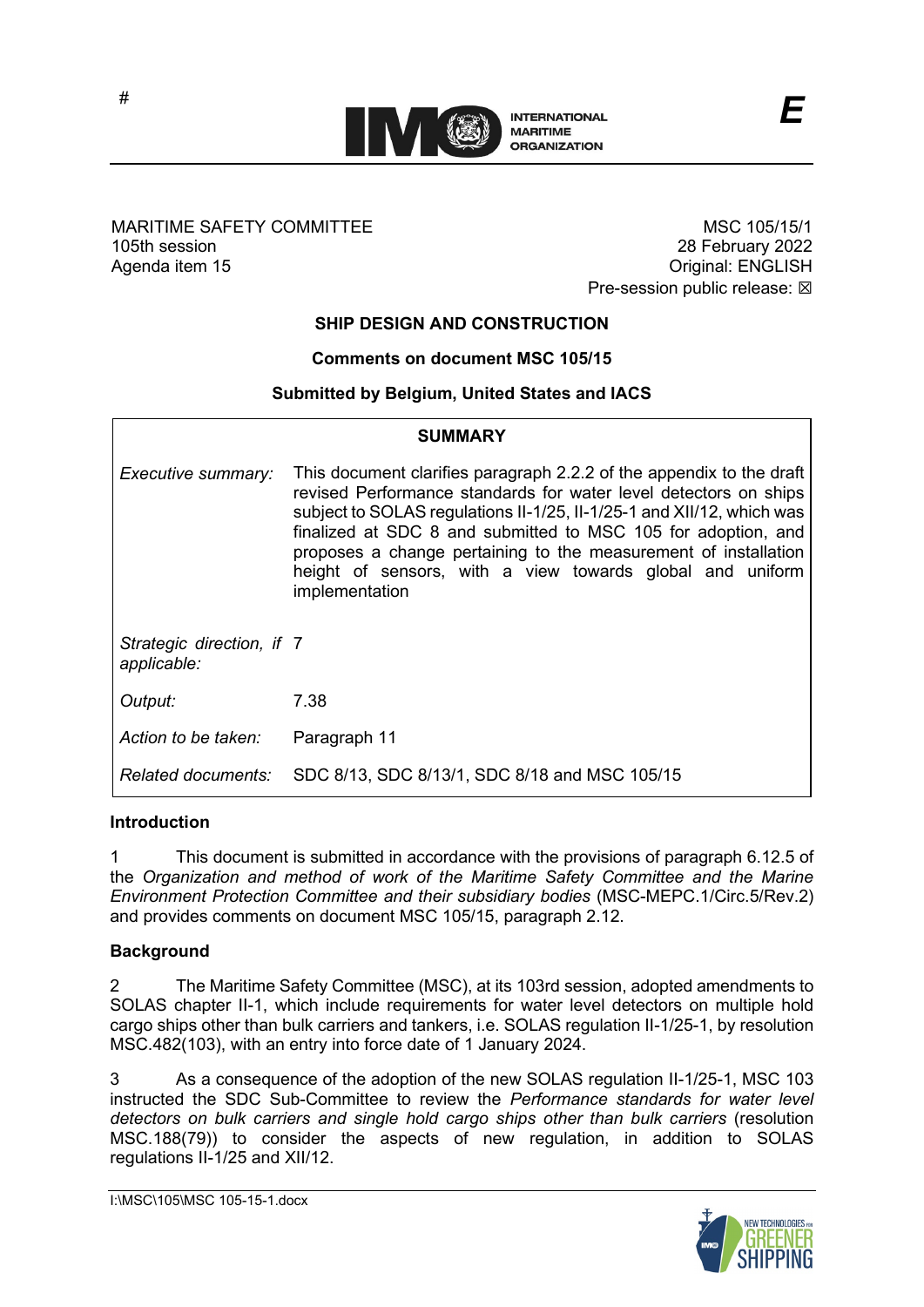4 SDC 8 considered document SDC 8/13 (Belgium et al.), which proposed amendments to resolution MSC.188(79), taking also into account document SDC 8/13/1 (China), and finalized the revision, as found in annex 10 to document SDC 8/18, with a view to approval at MSC 105.

## **Discussion**

5 Unlike SOLAS regulations II-1/25 and XII/12, the new SOLAS regulation II-1/25-1.3 now allows an installation of a bilge level sensor serving a bilge pumping arrangement as an alternative to the water level detector at pre-alarm level (0.3 m), as quoted below:

"3 As an alternative to the water level detector at a height of not less than 0.3 m as per sub-paragraph 2.1, a bilge level sensor serving the bilge pumping arrangements required by regulation 35-1 and installed in the cargo hold bilge wells or other suitable location is considered acceptable, subject to:

> .1 the fitting of the bilge level sensor at a height of not less than 0.3 m at the aft end of the cargo hold; and …"

6 The co-sponsors understand that the installation heights of sensors at pre-alarm and main-alarm levels, as required by SOLAS regulations II-1/25.3, II-1/25-1.2 and XII/12.1, should be measured from the bottom of cargo hold that is usually the upper surface of the inner bottom.

7 However, bilge level sensors, which may be accepted as an alternative to SOLAS regulation II-1/25-1.2, are normally installed in bilge wells located below the inner bottom of cargo holds to effectively collect bilges and/or condensation; thus, the location of bilge level sensors may not be adequate to apply the same measurement principle, i.e. from the upper surface of the inner bottom. It is thought that the installation heights of bilge level sensors, as permitted by new SOLAS regulation II-1/25-1.3, should be measured from the bottom of the bilge well, while those of other sensors at pre-alarm and main-alarm levels should be measured from the upper surface of the inner bottom.

8 On that basis, and subsequent to the proposal contained in document SDC 8/13, new paragraph 2.2.2 of the appendix to the draft revised Performance Standards was introduced, as follows:

"2.2.2 The sensors should be located at the height specified in the regulations. These heights are to be measured from the upper surface of the inner bottom and if the bottom of the bilge well is below the upper surface of the inner bottom, its heights are to be measured from the bottom of the bilge well."

9 Having carefully reviewed the outcome of SDC 8, in particular in respect of that new paragraph 2.2.2 of the appendix to the draft revised Performance Standards, the co-sponsors opine that the original intention, as explained in paragraph 7 above, was not fully captured. It is considered that the application of paragraph 2.2.2 of the appendix to the draft revised Performance Standards, as reproduced in paragraph 8 above, would require the installation height of all sensors, regardless of their type, to be measured from the bottom of the bilge well, as bilge wells of most cargo holds are located below the upper surface of the inner bottom.

# **Proposal**

10 In order to address the issue discussed in paragraphs 5 to 9 above, the co-sponsors propose that paragraph 2.2.2 of the appendix to the draft revised Performance Standards, as contained in annex 10 to document SDC 8/18, should be clarified to read as follows: